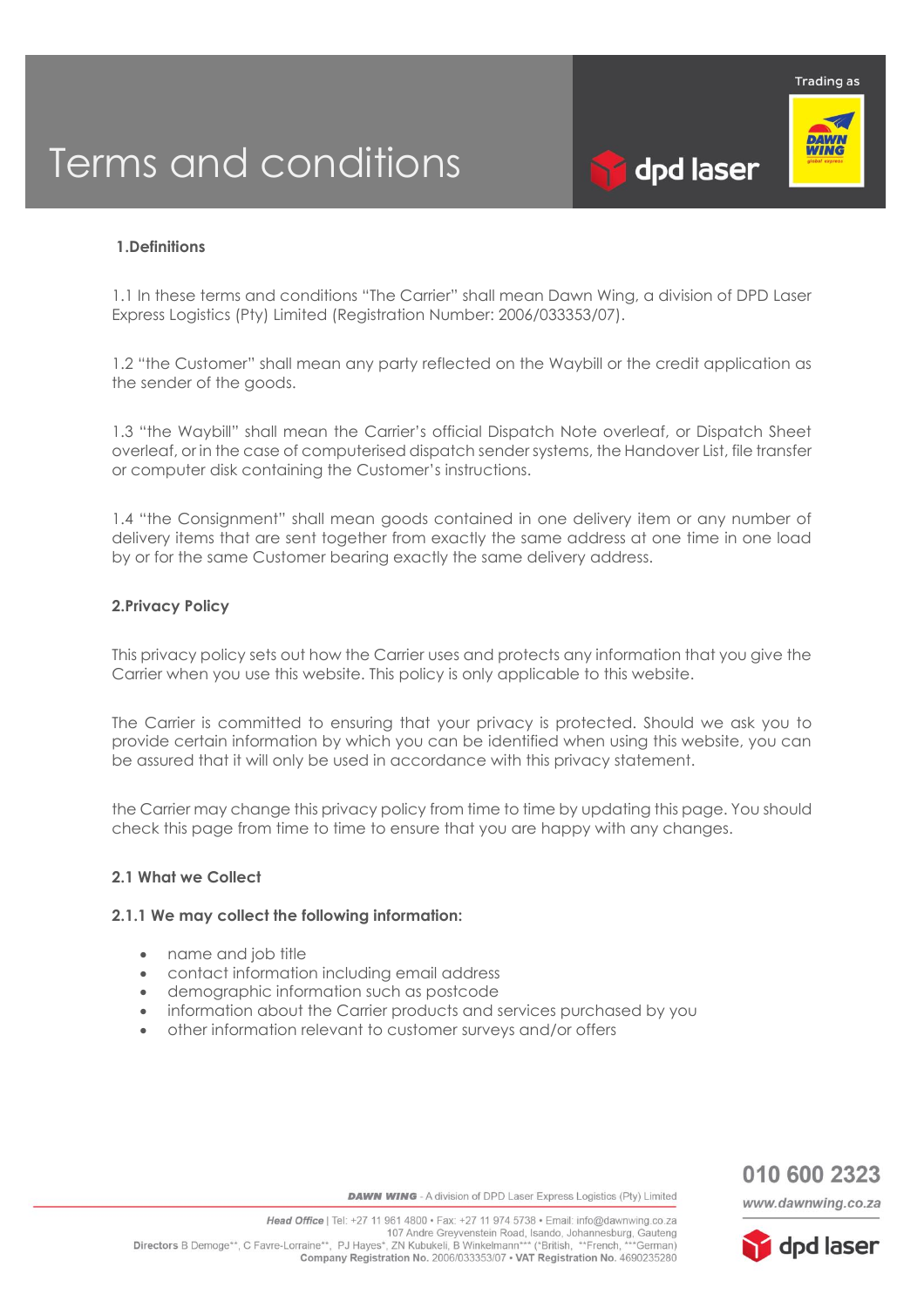



## Terms and conditions

## **2.1.2 What we do with the information we gather**

We require this information to understand your needs and provide you with a better service. Specifically, your information may be used for the following purposes:

- To provide access to our website, including registration and login access to the Carrier self-service tools.
- To facilitate the provision of the Carrier services and products and to accommodate your enquiries and requests.
- Internal record keeping.
- We may use the information to improve our products and services.
- We may periodically send promotional emails about new products, special offers or other information which we think you may find interesting using the email address which you have provided.
- From time to time, we may also use your information to contact you for market research purposes. We may contact you by email, phone, fax or mail. We may use the information to customise the website according to your interests.

## **2.2 Security**

We are committed to ensuring that your information is secure. In order to prevent unauthorised access or disclosure, we have put in place suitable physical, electronic and managerial procedures to safeguard and secure the information we collect online.

## **2.3 How we use cookies**

A cookie is a small file which asks permission to be placed on your computer's hard drive. Once you agree, the file is added and the cookie helps analyse web traffic. Cookies allow web applications to respond to you as an individual. The web application can tailor its operations to your needs, likes and dislikes by gathering and remembering information about your preferences.

We use traffic log cookies to identify which pages are being used. This helps us analyse data about web page traffic and improve our website in order to tailor it to customer needs. We only use this information for statistical analysis purposes and then the data is removed from the system.

Overall, cookies help us provide you with a better website, by enabling us to monitor which pages you find useful and which you do not. A cookie in no way gives us access to your computer or any information about you, other than the data you choose to share with us.

You can choose to accept or decline cookies. Most web browsers automatically accept cookies, but you can usually modify your browser setting to decline cookies if you prefer. This may prevent you from taking full advantage of the website.

**DAWN WING** - A division of DPD Laser Express Logistics (Pty) Limited



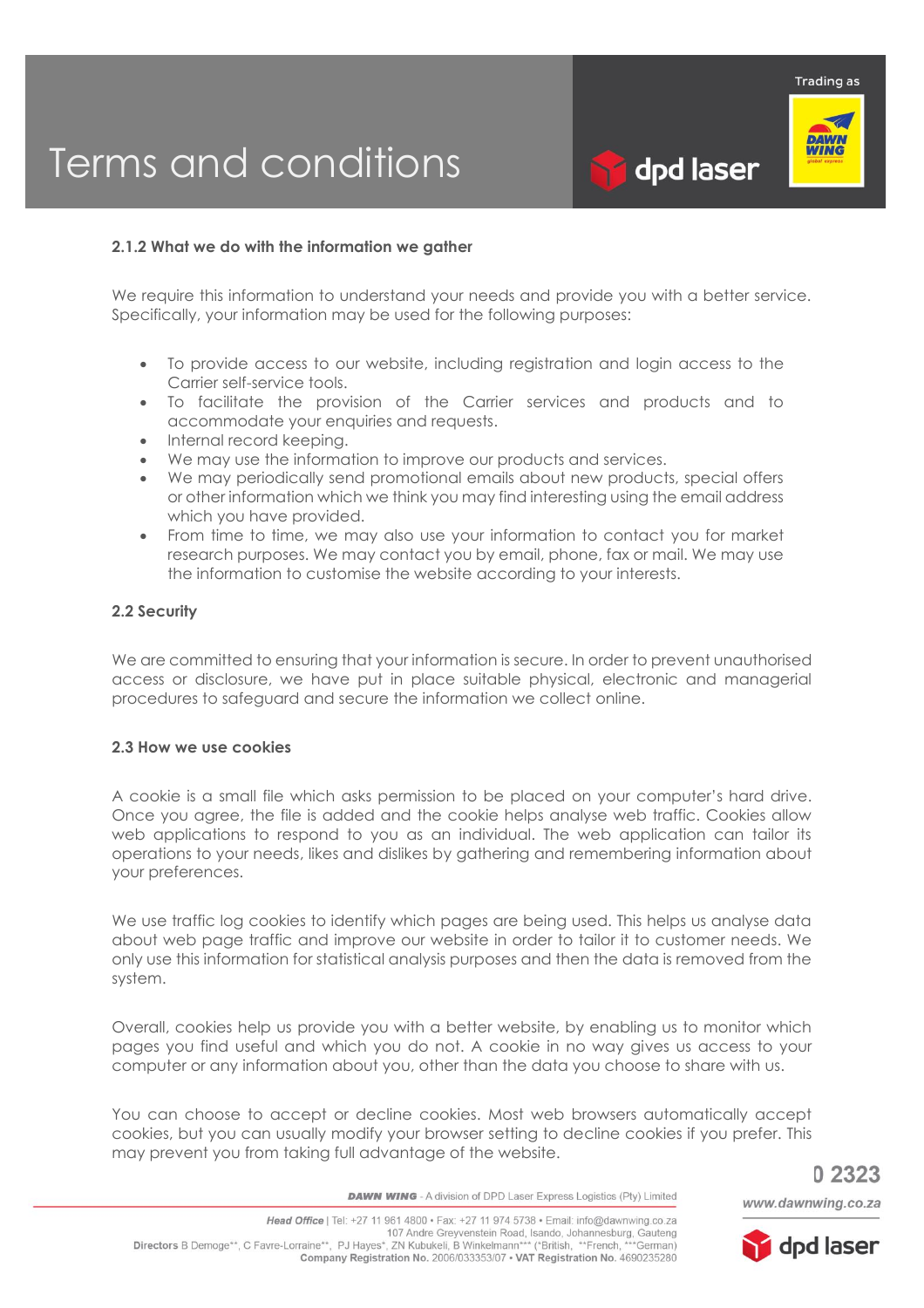





#### **2.4 Links to other websites**

Our website may contain links to other websites of interest. However, once you have used these links to leave our site, you should note that we do not have any control over that other website. Therefore, we cannot be responsible for the protection and privacy of any information which you provide whilst visiting such sites and such sites are not governed by this privacy statement. You should exercise caution and look at the privacy statement applicable to the website in question.

## **2.5 Controlling your personal information**

You may choose to restrict the collection or use of your personal information in the following ways:

- whenever you are asked to fill in a form on the website, look for the box that you can click to indicate that you do not want the information to be used by anybody for direct marketing purposes
- if you have previously agreed to us using your personal information for direct marketing purposes, you may change your mind at any time by writing to or emailing us at [legal@dawnwing.co.za.](mailto:legal@dawnwing.co.za)

We will not sell, distribute or lease your personal information to third parties unless we have your permission or are required by law to do so. We may use your personal information to send you promotional information about third parties which we think you may find interesting if you tell us that you wish this to happen.

You may request details of personal information which we hold about you under the Electronic Communications Act, 2002. If you would like a copy of the information held on you please write to:

DPD Laser Express Logistics (Pty) Ltd Suite 175 Private Bag X18 Rondebosch 7701

or [legal@dawnwing.co.za](mailto:legal@dawnwing.co.za?subject=Privacy%20Policy%20Information%20Request)

If you believe that any information we are holding on you is incorrect or incomplete, please write to or email us as soon as possible, at the above address. We will promptly correct any information found to be incorrect.

**DAWN WING** - A division of DPD Laser Express Logistics (Pty) Limited

010 600 2323

www.dawnwing.co.za

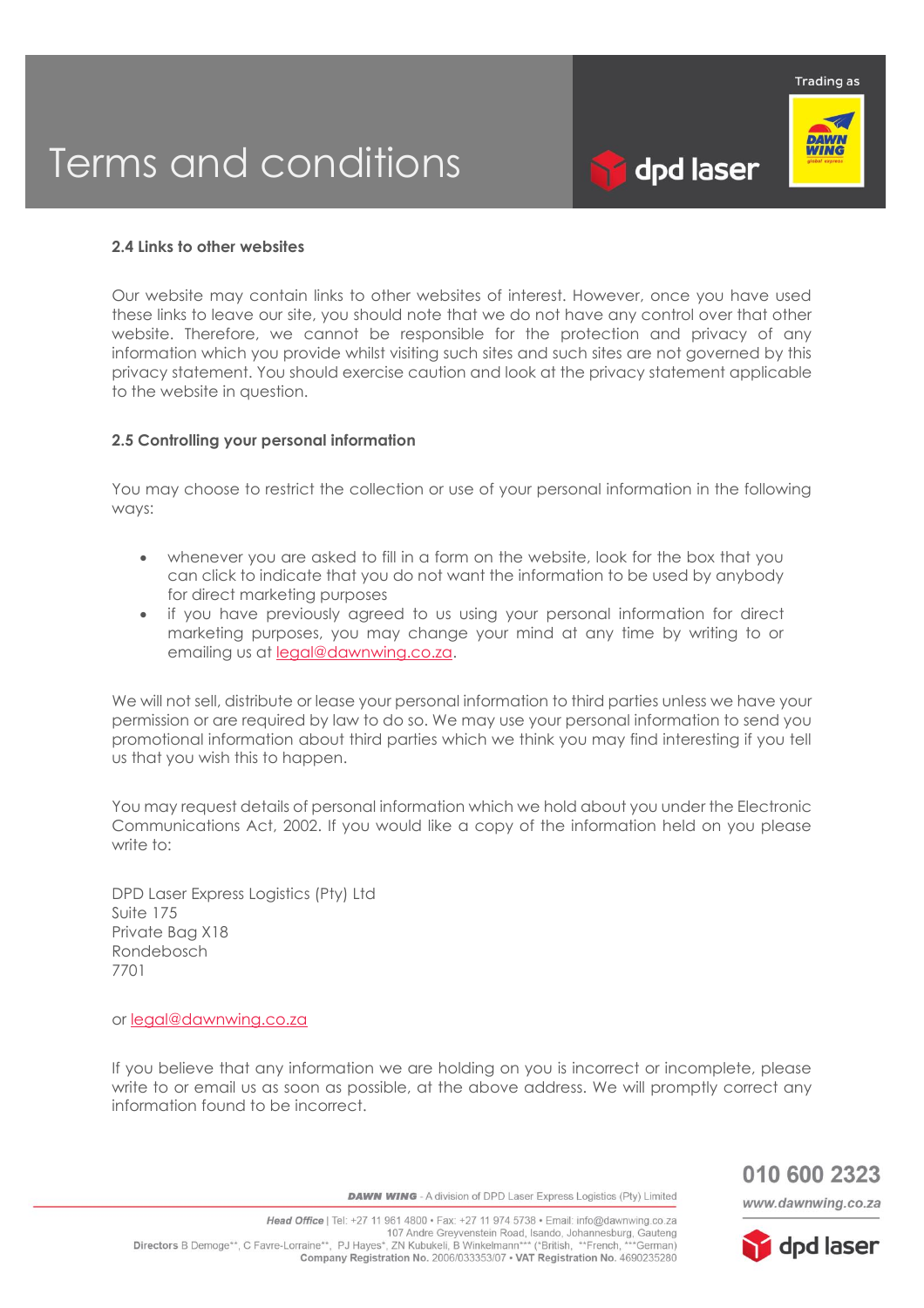



## **3. Conditions of Carriage**

3.1 To the maximum extent permitted in law, all articles are carried at the risk of the owner of the article, the Customer and receiver of the article and the Carrier accepts no liability for, and the Customer indemnifies and holds the Carrier harmless in respect of, any and all direct or indirect cost, expense, loss or damage (including any consequential loss or damage or loss of profits) of whatsoever nature or kind arising, directly or indirectly, out of the Carrier's carriage of the article, to the extent that the Carrier has not acted negligently or with wilful intent. The effect of this clause is that the owner of the article, the Customer and/or receiver of the article may have limited or no recourse against the Carrier in the circumstances referred to herein and that the Customer could become liable to compensate the Carrier if it becomes liable in the circumstances referred to herein.

3.2 Without derogating from the provisions of clause 3.1 should it nevertheless be held that the Carrier is liable for any cost, expense, loss and / or damage, liability shall be limited to R1000 (VAT incl.) per consignment carried, but in all cases shall not exceed the actual manufactured cost of the article/s. The effect of this clause is that the liability of the Carrier may be limited to the amounts contemplated herein in the circumstances contemplated herein.

3.3 All charges are levied according to mass or volume per consignment (whichever is the greater) and not by the value of the article/s carried unless agreed to the contrary, in writing by the Carrier. To the extent that such cost, expense, loss and/or damage was not incurred as a result of the negligence or wilful act of the Carrier. Should the Customer select the "limited liability option on the Waybill, then the Customer will be liable to pay the Carrier an additional amount equal to 2% of the value of the article (as noted on the face of the waybill) plus VAT or their current minimum charge, whichever is the greater.

3.4 The Carrier will not procure, nor will the Carrier be responsible for procuring, any insurance cover for, or on behalf of, the Customer. The Customer is solely responsible for procuring his/her/its own insurance cover in relation to the article and the carriage services provided by the Carrier to the Customer in relation to such article.

## **3.5 The limited liability options**

3.5.1 The provisions of this clause are only of application to the extent that:

3.5.1.1 the Customer has actually selected the "limited liability" option on the Waybill; and

3.5.1.2 the article is not one of the following:

Alcohol, bottled wine, liquor, antiquities, antiques of any description, ammunition, arms, explosives, artwork, paintings, frames and framed commodities, bank and/or treasury notes, bonds, bullion, cash, traveller's cheques, vouchers of any description, money, phone cards, prepaid cards, securities, specie, stamps, tickets, bulk cargo, cellular phones and accessories, ipads, ibooks, tablets – i.e. all mobile multimedia electronic communication devices, www.dawnwing.co.za

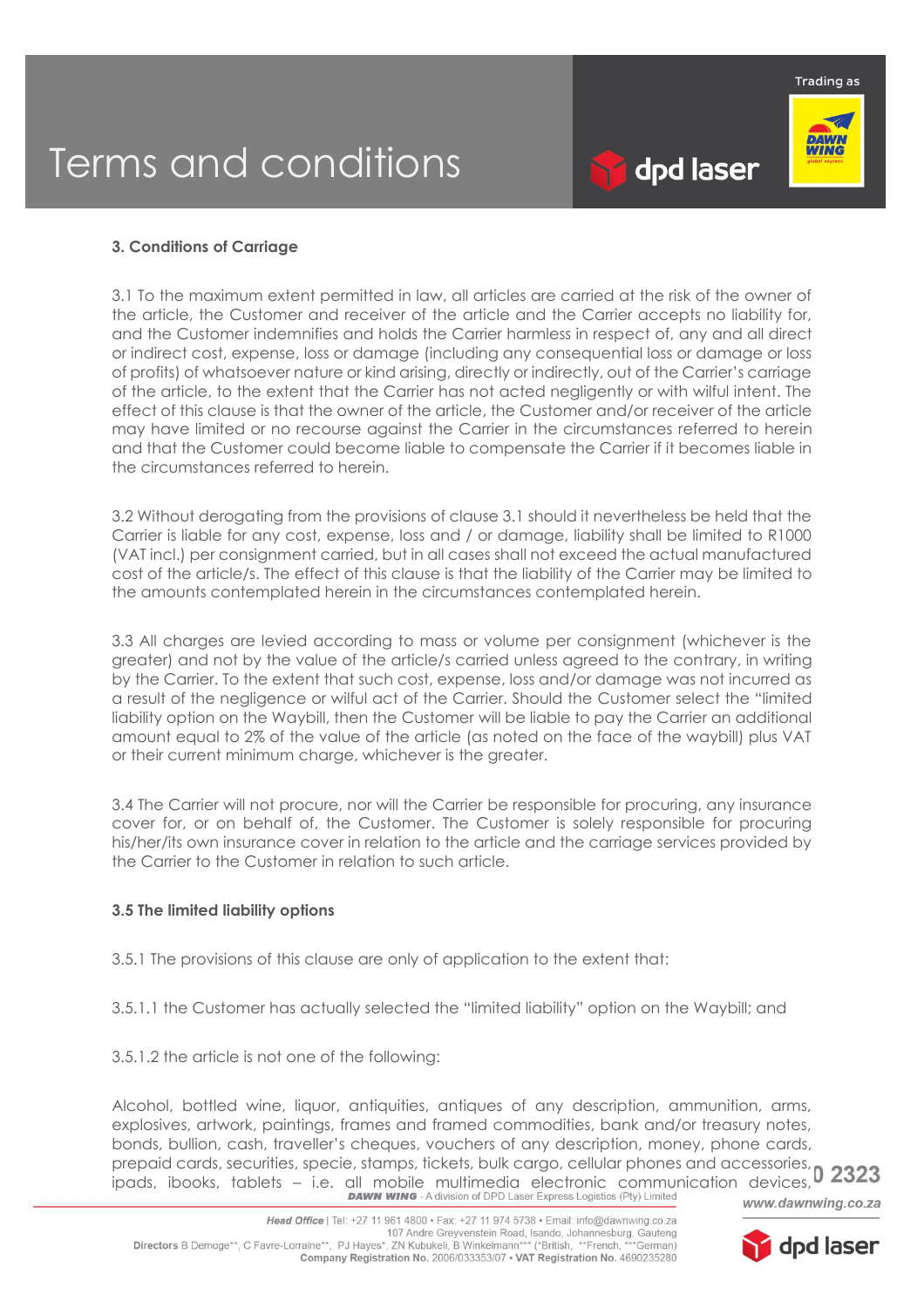

**Trading as** 

**DAWN**<br>WING

cigarettes, tobacco and tobacco products, cobalt, copper, dangerous/ hazardous goods, used and/ or second hand goods, documents of any description, manuscripts, patterns, plans, deeds, designs, certificates, samples, models, moulds, flowers, fresh produce, frozen or chilled foods, fruit, gold and silver articles, watches, jewellery, precious metals and precious/semiprecious stones, hides and skins, furs, household goods and personal effects, livestock, animals of any description, motor vehicles of any description, tyres; and

3.5.1.3 the article is adequately packaged to withstand the normal rigours of transportation. Claims due to inadequate packaging can be repudiated.

3.5.2 Subject to the provisions of clause 3.5 above if the article is lost or damaged by the Carrier during the course and scope of its carriage thereof the Carrier will, notwithstanding the provisions of clauses 3.1 and 3.2 above, be liable to the Customer for the direct cost of replacing or repairing the lost or damaged article; provided that:

3.5.2.1 The Customer has reasonably proven that the article has been lost, or damaged, and that such loss or damage was caused by the Carrier; and

3.5.2.2 the Customer has paid the Carrier the additional fee referred to in clause 3.3 above in relation hereto; and

3.5.2.3 the maximum liability of the Carrier to the Customer shall, to the maximum extent permitted in law, be the lesser of the value of the article (as provided by the Customer on the waybill), and R50,000 (Fifty Thousand Rand); provided that if no such value is provided on the waybill, the value of the article shall be deemed to be an amount equal to R50 (Fifty Rand). The effect of this clause is that the Customer may have limited or no recourse against the Carrier in the circumstances referred to herein.

3.5.3 In the event of a claim in terms of clause 3.5.2, please contact Dawn Wing on (011) 961 4800.

3.5.4 Any claims against the Carrier, must be submitted by the Customer in writing on the Carrier's official Claim Form to reach the Carrier within 30 (thirty) days of the date of delivery of the consignment, in the case of claims falling under the provisions of clause 3.1 above and within 60 (sixty) days of the date of delivery of the consignment, in respect of all other claims, failing which, the Customer and/or any other person, will be barred from lodging such claim. Claims submitted after the respective periods will irrevocably lapse and be of no force and effect.

The Customer indemnifies the Carrier against any loss or damage, direct or indirect, including consequential damages, arising from the Customer's failure to observe the time barring provisions of this clause

**DAWN WING** - A division of DPD Laser Express Logistics (Pty) Limited

010 600 2323

www.dawnwing.co.za

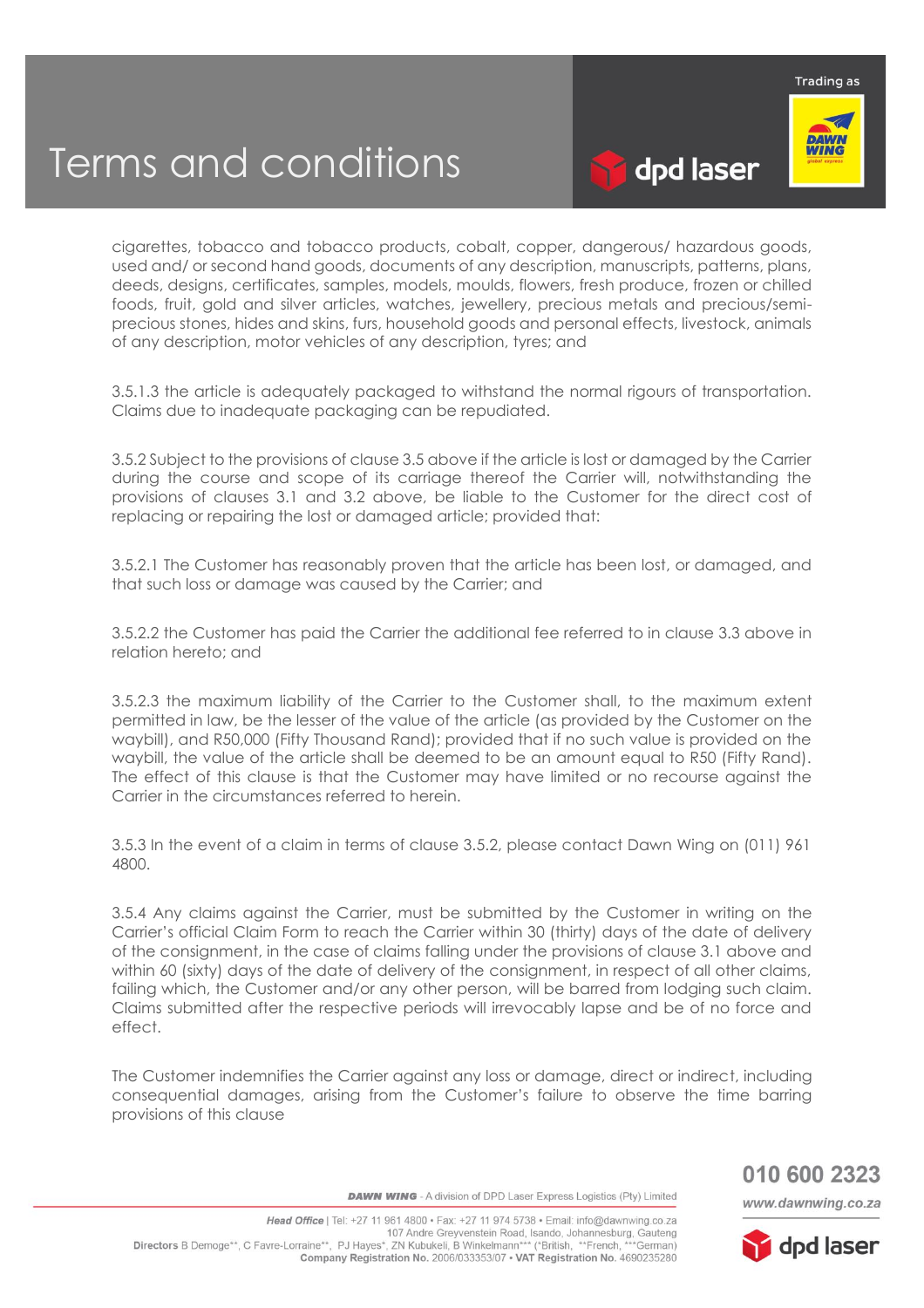



## **3.6 The Carrier will not provide any services in respect of any hazardous goods.**

3.7 Whilst the carrier will use its reasonable endeavours to effect delivery of any articles at the time requested by the Customer on the waybill, such requested time is an estimate only and does not constitute an agreement by the carrier that such article will be delivered at such time.

3.8 Where payment for carriage, or any other service rendered by the Carrier, is made by cheque or any other means and such payment is not honoured on presentation, or the cheque returned "refer to drawer" through no fault of the Carrier, the Customer agrees to compensate the Carrier, on demand, for all and any additional charges incurred by the Carrier in recovering such payment. Should the Carrier envision a major delay, it will inform the Customer in writing

3.9 All amounts payable by the Customer to the Carrier are exclusive of VAT (unless specifically stated to the contrary on the Waybill) and shall be settled in full, without deduction or set off. In the event that the Carrier instructs attorneys or collection agents to institute action against the Customer arising from, or in connection with, this document, the Customer acknowledges liability for all and any costs incurred by the Carrier on the attorney and Customer scale, as well as collection charges and any tracing fees.

3.10 This document contains the entire agreement between the parties in relation to the subject matter hereof. No alteration, cancellation, variation of, or addition hereto will be of any force or effect unless reduced to writing and signed by all the parties to these conditions or their duly authorised representatives.

## **4. Cancellation Policy**

The Customer accepts that the Carrier will incur costs in processing shipping orders. In relation to any cancellation requests the following terms and conditions will apply:

- If the collection is cancelled before the Carrier has attempted collection, no cancellation fee will be applied.
- If the Carrier arrives at the collection point and the Customer does not tender goods for the collection order at the expected pick-up time, a cancellation fee equivalent to 50% of the quoted collection fee will be charged.
- In the event of the delivery being cancelled after the Consignment has been collected, the Customer will be charged in full.

Please further note, the Carrier provides a service to the Customer in accordance with the information on the Waybill. Any instruction from the Customer to the Carrier to provide a service shall be on the Waybill, duly completed and tendered with the shipment. Unless otherwise agreed in writing and signed by the Carrier, no other instructions, whether verbal or written shall be binding on the Carrier.

**DAWN WING** - A division of DPD Laser Express Logistics (Pty) Limited



www.dawnwing.co.za

 $0.2323$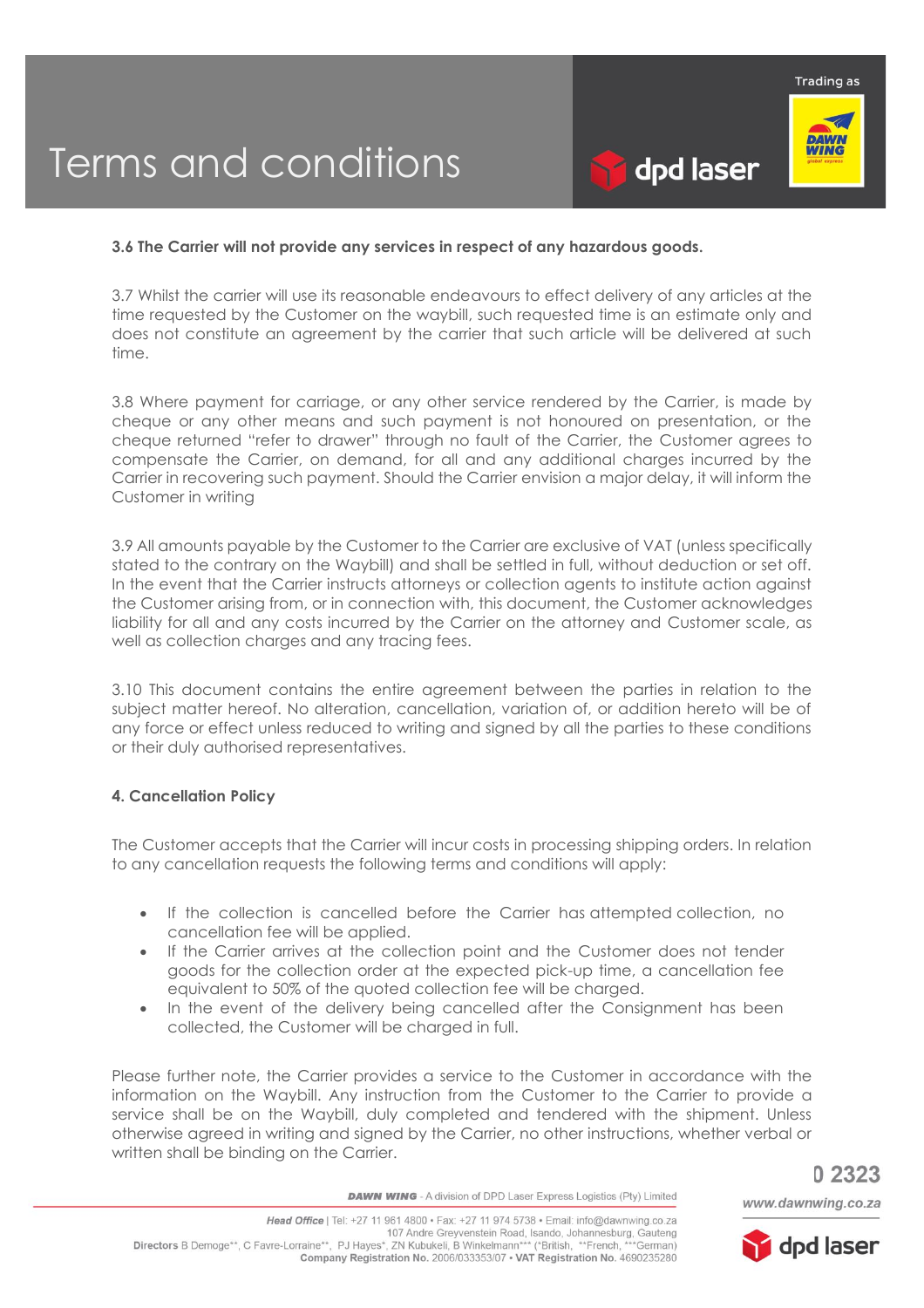#### **Trading as**

## Terms and conditions





## **5. Refund Policy**

The Carrier, in certain circumstances (as detailed below) and subject to certain limitations (as detailed below), will provide a credit or a refund of service fees paid by the customer in respect of a shipment of the Carrier.

The circumstances in which a credit or refund will be considered are as follows:

- Where a collection order is cancelled before the Carrier has attempted collection and where the Carrier has not incurred a cost from the carrier for the booking. (Please refer to Cancellation Policy)
- If the Carrier arrives at the collection point and the Customer does not tender goods for the collection order at the expected pick-up time, a credit/refund equivalent to 50% of the collection fee may be applied. (Please refer to Cancellation Policy)
- Where a service is delayed, due to the Carrier's gross negligence, to the extent that it cannot be rebooked to a comparable service to satisfy the intended purpose of the delivery. Please however take note of the following:
	- The refund is in respect of the Carrier's service fees only and is exclusive of all other items, including, without limitation, fines and taxes.
	- The Customer must notify the Carrier of any claim for late delivery, in writing or by telephone, within 14 calendar days of the shipment date providing Dawn Wing with the account number (if applicable), the Waybill number, the date of shipment and full delivery details. The Carrier will undertake to review the claim and respond within a reasonable time frame after the customer so notifies the Carrier by (i) providing the customer with the appropriate credit/refund; or (ii) providing the customer with information explaining the reason that the shipment is not eligible for the refund or (iii) provide the customer with evidence of timely delivery.
	- The refund will not apply where late delivery or failure to deliver is due to circumstances beyond the Carrier's control which may include Customs delays, or inaccurate or incomplete shipment information, delivery instructions or information (such as P.O. Box for receiver address, missing or inaccurate receiver telephone number), or receivers request for delay or shipment diversion, or unavailability or refusal of the receiver to accept delivery or to pay duties and taxes against delivery if required to do so.
	- All other provisions of the Standard Trading Conditions of the Carrier apply and your attention is drawn to Clause 3.7 of these Conditions.

**DAWN WING** - A division of DPD Laser Express Logistics (Pty) Limited



010 600 2323

www.dawnwing.co.za